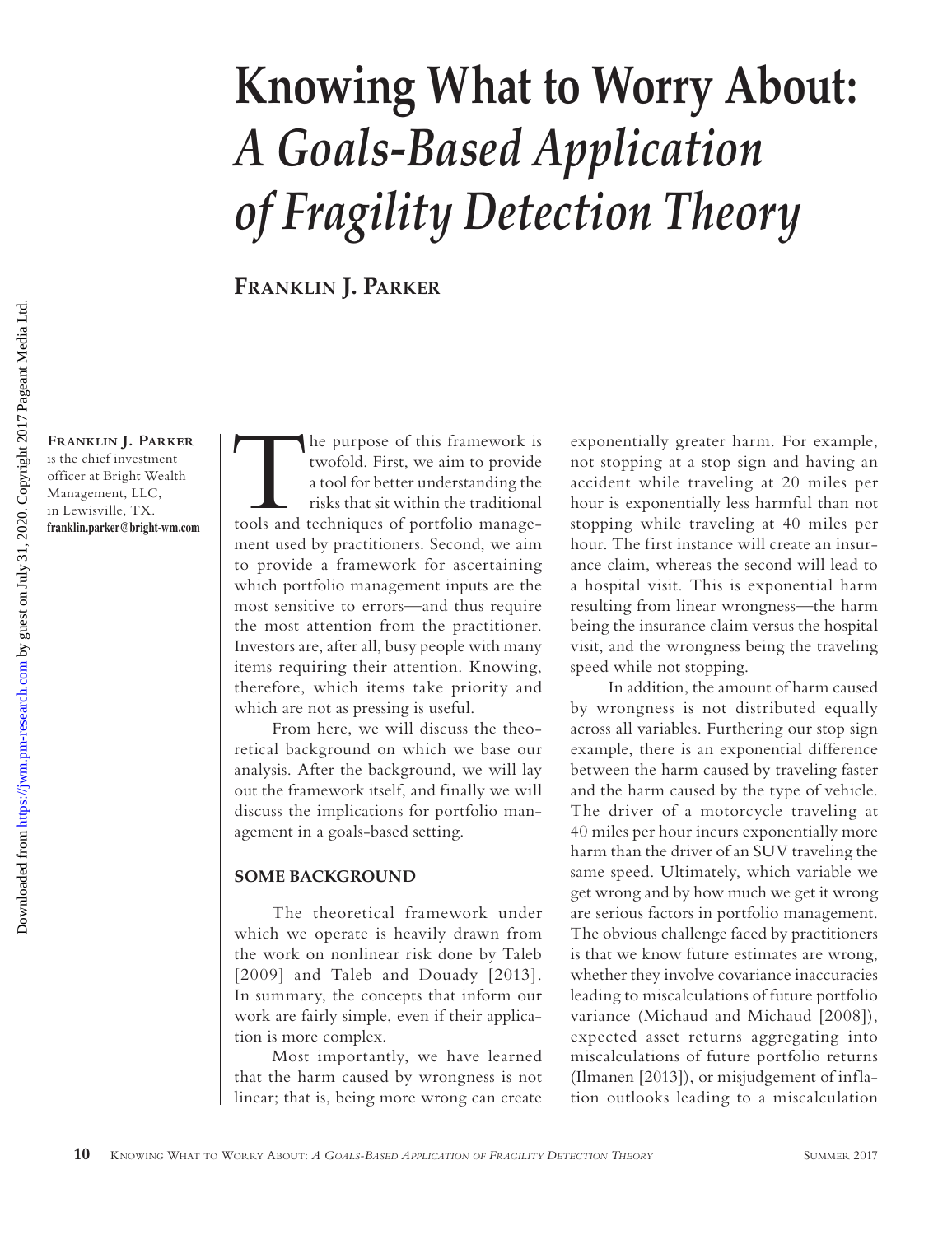of future value requirements (Bryan, Cecchetti, and Wiggins [1997]).

Furthermore, when managing money, agents have to worry not just about their mandate but also their perception. Money managers, after all, face the ongoing presence of the principal–agent problem (Grossman and Hart [1983]). Furthermore, whenever a mandate has either a time requirement or required future funding outlay (i.e., a goal), that mandate is subject to added risks, such as the time-dependent dynamics of losstolerance (see Parker [2014, 2016]) and the unreliability of the law of large numbers to act in favor of a goal-based investor (Bhansali [2014]).

More importantly, on a relative basis, which risks should goal-based practitioners worry about? Is portfolio variance of greatest concern? To dig deeper into what keeps the practitioner up at night: How concerned should one be about incorrectly estimating the portfolio's future variance, return expectation, and so on? We must, after all, estimate these things. What is the cost of being wrong? With limited staff, time, and resources, which problems should we focus on solving?

Seeking to clarify these questions, we turn to the theory of nonlinear risk. Following the heuristic proposed by Taleb et al. [2012] and Taleb [2012], the basic concept under which we operate is as follows:

- 1. We do not need to know the exact function that describes future outcomes. Any function is subject to model error and thus is wrong.
- 2. Rather than attempt to build a hypothetically "accurate" model to stress-test across variables (which we know would be wrong), we can use *any* model that describes the future—however inaccurately—so long as we can compare the harm incurred across various levels of wrongness.
- 3. We can assess risk sensitivities by comparing these outcomes.

### **BUILDING A BROKEN RULER**

Before we can measure anything, we need a ruler. As an immense relief, our ruler does not need to be accurate because we are not trying to measure anything in an absolute sense. Rather, we simply need a consistent point of reference to recognize the extremity of the aggregate changes wrought by the test variables.

As Taleb and Douady [2013] put it: "a wrong ruler will not measure the height of a child; but it can certainly tell us if he is growing." We want to see how quickly portfolio risk grows based on the possible wrongness of an estimation.

The concept behind our ruler is very basic. We can define a future minimum wealth value as *F*. We can then build a model of how we get from the portfolio's present value, *P*, to the future value in a baseline scenario (which is what the carrot-top represents),  $\hat{F}$ . By running the model through a Monte Carlo process and counting the number of successful trials versus the number of unsuccessful trials, we can calculate the baseline probability of achieving the future goal.

Once we have an understanding of the baseline probability, we can then change each variable as a representation of possible wrongness, re-run the Monte Carlo process, and compare the change in goal achievement probability. As the changes in probability from the baseline affect an outcome, we can then determine which variables are of most concern. Remember, we are looking for exponential harm from linear wrongness as an indicator of fragility.

Our model is built with the inverse probability density function (PDF- ) and a stochastic Monte Carlo process. There are clear problems when modeling future returns and risk using the PDF- (see Behr and Potter [2009]; Aparicio and Estrada [2001]), but as we have discussed, we do not need an accurate model, we simply need *a* model; the absolute results are not important, only the relative results. To that end, the PDF- is a good shortcut.

We model our baseline future value as

$$
\widehat{F}_j = P \left[ 1 + \sum_{i=1}^{i=t} \Phi^{-}(\varepsilon_i, \mu, \sigma) \right] \text{ subject to } 0 < \varepsilon < 1
$$
\n(1)

where  $\widehat{F}_i$  is the future value of the portfolio at moment *j*, *t* is the number of years until the required funding outlay,  $\mu$  is the expected return of the portfolio,  $\sigma$  is the standard deviation of the portfolio,  $\Phi^-(\cdot)$  is PDF<sup>-</sup>,  $\varepsilon$ <sub>i</sub> is the stochastic variable at a given time index defined as *i*, and *P* is the present value of the portfolio. In short, this process simulates the life of a portfolio, starting at the present value and ending at some number of years in the future. Each time period is generated by pulling a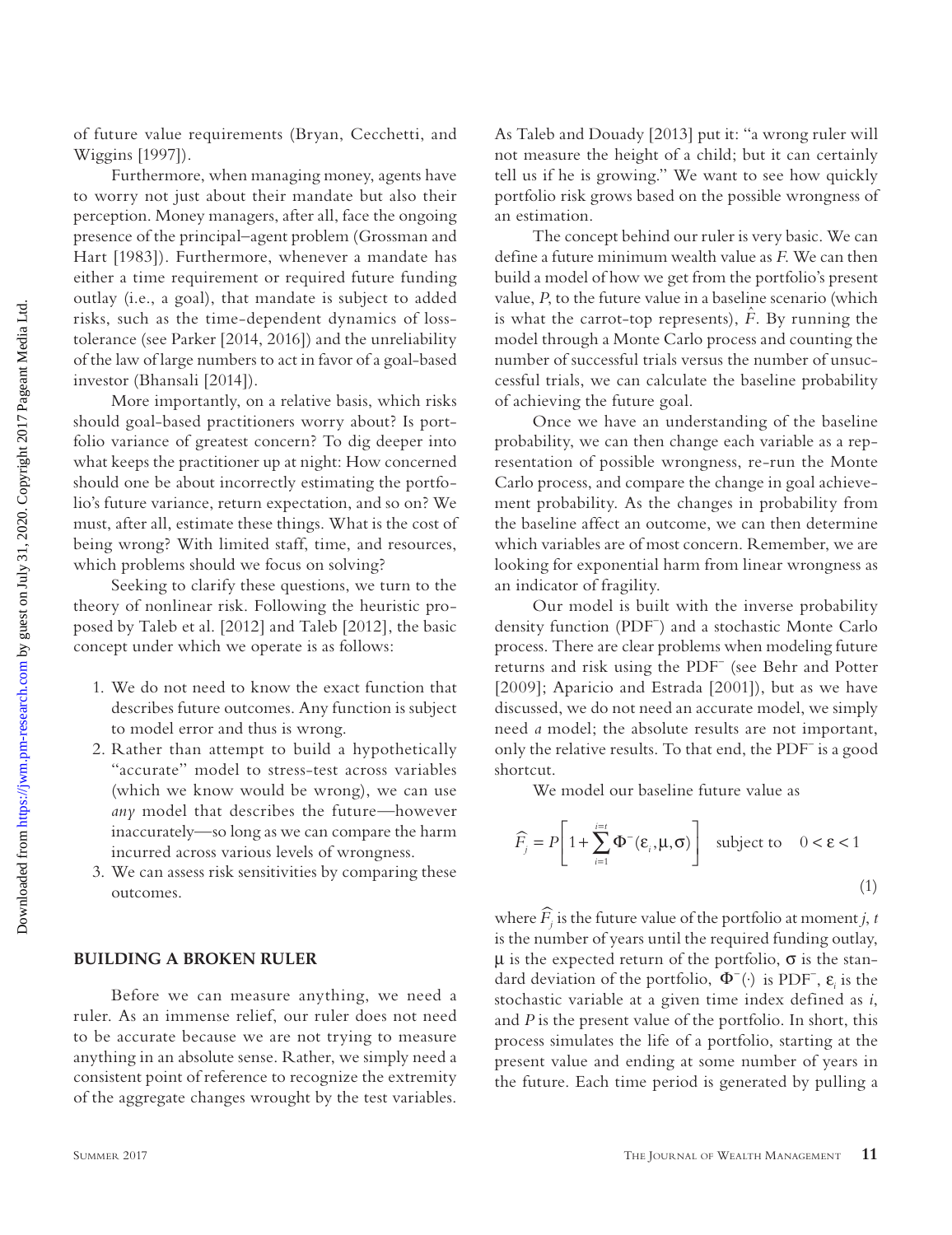randomly selected percentile return from the normal distribution, then applying that aggregate growth factor to the present value of the portfolio.

By aggregating the stochastic process described by Equation (1) into a Monte Carlo process (by setting *J*, the total number of trials, equal to some convergence number), we can assess the probability of meeting our future goal by counting the number of trials that at least equal our required future value and dividing by the total number of trials simulated. Illustrated mathematically,

$$
\frac{\sum_{j=1}^{j=1}(\widehat{F}_j \ge F_{\text{req.}})}{J}
$$
\n(2)

where  $F_{\text{req.}}$  is the required future value to achieve a goal, *J* is the total number of moments simulated, and the  $V(·)$  function counts the number of moments that meet the parenthetical requirement. This formula returns the probability of the simulated final wealth value meeting or exceeding the specified required value.

After generating the baseline probability, we can then change each variable in turn and measure the change in probability using the same process described earlier. In short, the variable with the most impact on the probability of achieving the funding outlay is the variable to which the portfolio is most sensitive and error-prone. Within this context, we define *wrongness* as the negative change from the baseline and *harm* as the change in probability of reaching the minimum wealth level (more harm means less probability of achieving the funding requirement). Note also that, in an effort to keep an apples-to-apples comparison, we have adjusted the variables by the same percentage rather than by various individual levels. For example, when adjusting the possible future value by 10%, we have adjusted all variables by 10% and then compared the outcomes of each variable change with the baseline and also with each other.

# **ILLUSTRATIVE RESULTS**

Now that we have built the ruler, we can measure the changes in outcome across different variables. We have attempted to maintain generality so that these results are cross-applicable to various individual goalbased situations. Remember, the absolute values are not important (because we know they are wrong). Rather, we are concerned with the values relative to one another and the shape of the "harmfulness" curve. Of concern is how quickly errors in the model compound because the errors with accelerating harmfulness are those that represent the most risk to a portfolio. Nonlinear harms caused by linear wrongness pose the greatest threats.

Comparing the harmfulness of "wrong" variables, we find the following:

- Wrongness of *present value* creates, by far, the most harm for being wrong (56 times the baseline scenario).
- Wrongness of *future value* comes in second, creating five times more harm than the baseline.
- Wrongness of *time* until a goal is third, with two times more harm than the baseline.
- Wrongness of *average return* rounds out fourth place, with two times more harm than the baseline.
- Wrongness of *variance* is last, with a mere 10% (1.1 times) more harm compared to the baseline.

Exhibit 1 illustrates the harm caused by the various wrongness of the variables just listed. The horizontal axis is the wrongness of the variable; the vertical axis measures how much harm that wrongness causes, as measured by the probability of achieving the funding requirement. From this analysis, we can draw some interesting conclusions.

First, it is clear that changing levels of current portfolio values have the most dramatic effects on funding achievement. One implication of this result is that the double-dedication of assets can be troublesome. It is not uncommon in goal-oriented settings to dedicate one mental account (Thaler [1985]) to multiple purposes. Perhaps an investor has an account dedicated to a legacy goal but has a tendency to take withdrawals from the account to fund family vacations. Although family vacations may be a legitimate goal, there is extraordinary risk to the specified goal when the assets are doublededicated in this manner. By drawing down the account balance, the investor has introduced wrongness into our calculations of present value, and that wrongness creates exponential harm.

Second, factors that affect future funding calculations (i.e. the required future value) are critical. Beyond simply calculating funding requirements, practitioners should be deeply concerned with their inflation projections because these will greatly influence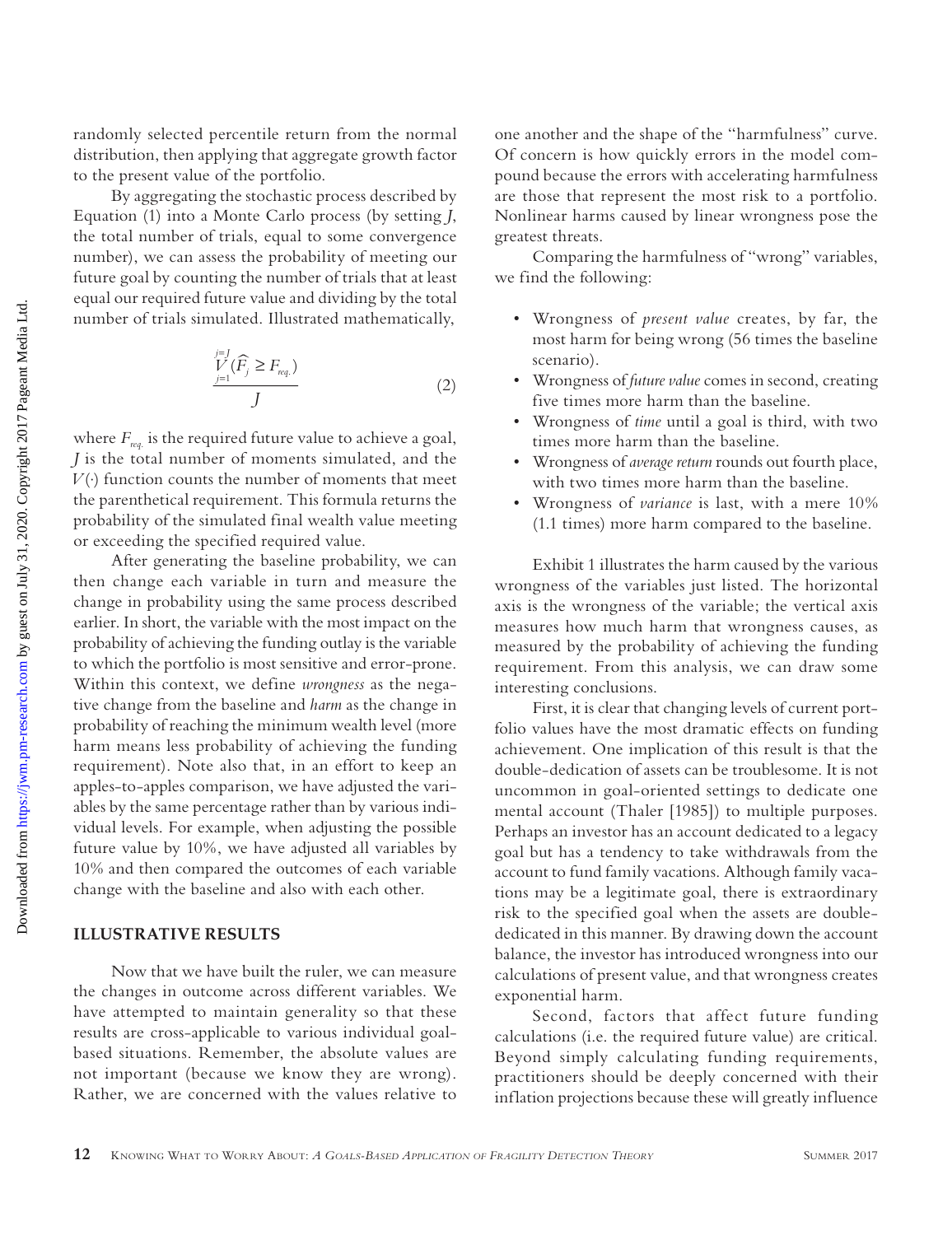# **E x H I B** I **T** 1



**Effects of Various Levels of Wrongness on Outcomes**

the calculation of the final funding requirement. As our analysis shows, errors in our future value calculations can wreak havoc on portfolio management objectives. This makes sense when we think it out: a small difference between projected inflation and realized inflation gets compounded over the course of time. We can think of this mathematically:

$$
\Delta W = \left( w + w \sum_{n=1}^{n=N} R_n \right) - \left[ w(1+r)^N \right] \tag{3}
$$

where ∆*W* is the change in the required minimum wealth level in future dollars, *w* is the required minimum wealth level in current dollars,  $R_n$  is the realized rate of inflation in a given year, *N* is the number of years projected and realized, and *r* is the projected rate of inflation. Exhibit 2 illustrates the various levels of inflation misestimation and their effects on final wealth calculations, as defined by Equation (3).

If the practitioner underestimates inflation by an average of one percentage point per year, then the final wealth value is underfunded by 7%. A two percentage point underestimation puts the final wealth value a firm 19% below where it needs to be. Note the exponential harm caused by linear wrongness (2.7 times more harm incurred from only 2 times more wrongness). Given the already exponential nature of harm caused by the wrongness of future value calculations (illustrated by Exhibit 1), it becomes very clear that this is an estimation that we need to get as right as possible! The potent role of inflation was also pointed out by Brunel [2011]. Additionally, this discussion illuminates a possible need for portfolio corrections due to inflation misestimations. That is, as realized inflation deviates from projected inflation, it may be reasonable for the practitioner to make allocation adjustments to correct for those misestimations. Of course, very often asset prices are linked to inflation (Brunel [2015]), so the portfolio may selfcorrect, but there are examples of that not necessarily being the case. A deeper study into these ideas might be a fruitful area of further research.

Third, portfolio return forecasts are of mid-tier importance. Although they certainly affect long-term outcomes, they are only about half as important as accurately forecasting required future values and are on par with changes in the time until a funding outlay. This is somewhat surprising because return forecasts are usually of primary importance to practitioners, consuming the time, resources, and thought energy of their teams. On a relative basis, however, it would seem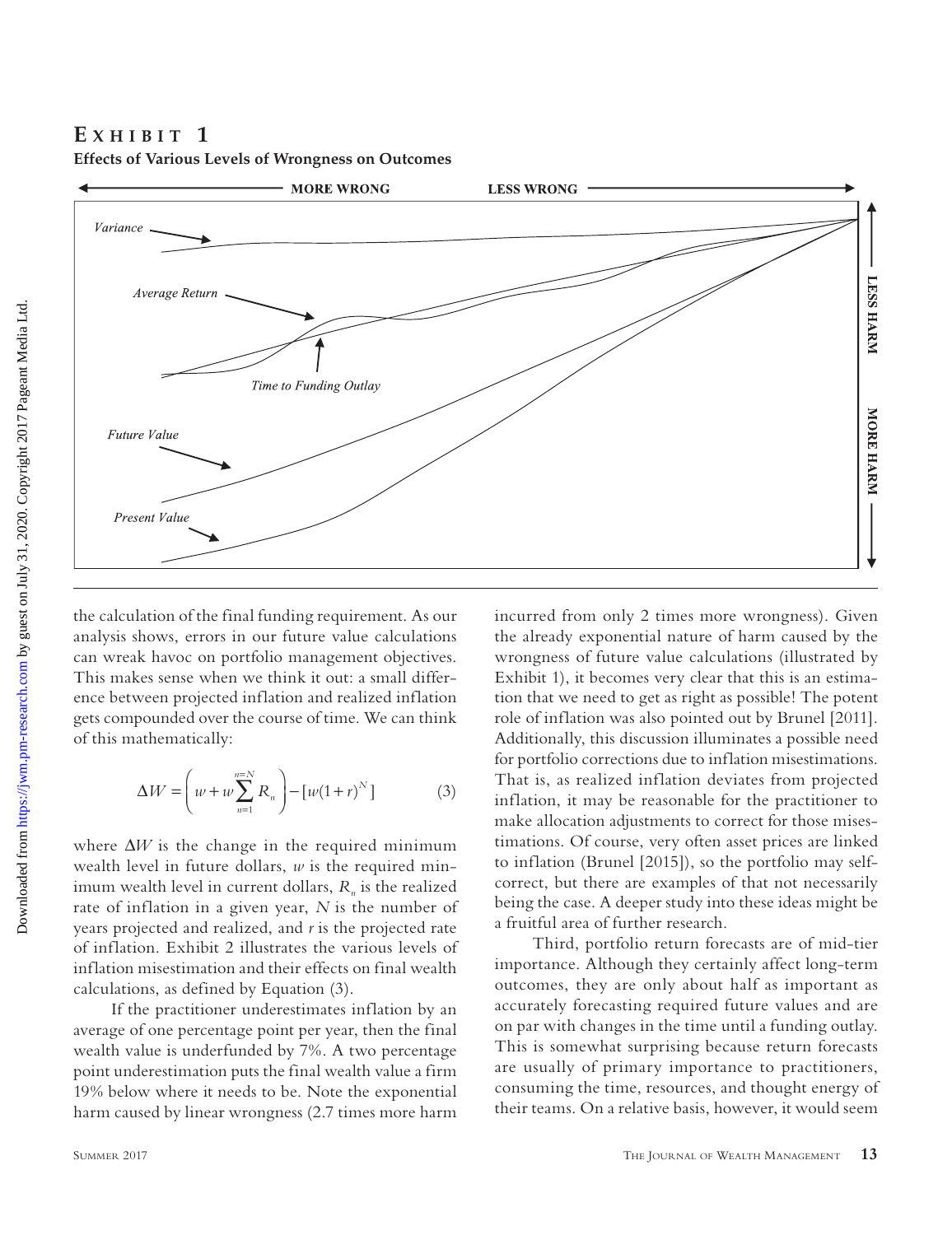**Effects of Inflation Misestimation on Final Wealth Value**



that accurately projecting inflation seems to provide much more "bang for your buck" when a future goal is at stake.

Finally, shockingly, portfolio variance is of very small importance in the overall achievement of a funding outlay. Why shocking? Much ink has been spilled on minimizing portfolio variance—alternate optimization strategies have been overwhelmingly discussed in the literature. Yet, comparatively, this is a small issue in portfolio management, although "small issue" may also be a relative term because we also know that variance is magnified by the proximity to a goal (Parker [2014]). We can understand this relative nature mathematically because the growth factor of a portfolio increases exponentially with time, whereas the risk factor increases with the square root of time:

$$
\frac{(1+r)^{t}}{\sigma\sqrt{t}}\tag{4}
$$

where  $t$  is the number of years in the future,  $r$  is the average return, and  $\sigma$  is the standard deviation of returns. Exhibit 3 shows how the reward-to-risk tradeoff changes with regard to the number of years until a goal. We can clearly see that the most critical years are years two through seven or so. In those years, a goalbased investor is getting the least reward for risk, simply because the growth factor grows more slowly than the risk factor. Remember,  $\sqrt[x]{x}$  grows faster in the beginning and slower at the end, whereas  $x^y$  grows faster in the end but slower in the beginning. That relationship is important for a goals-based investor to keep in mind.

We have shown that practitioners should be very concerned with getting their future value calculations right. Common practice may be to off-handedly estimate inflation figures, but in fact, inflation calculations may be the most critical assumption we make when managing a goals-based portfolio. Variance is of least concern in goal-based portfolio management. This may be partly why the so-called 1/*N* portfolio performs so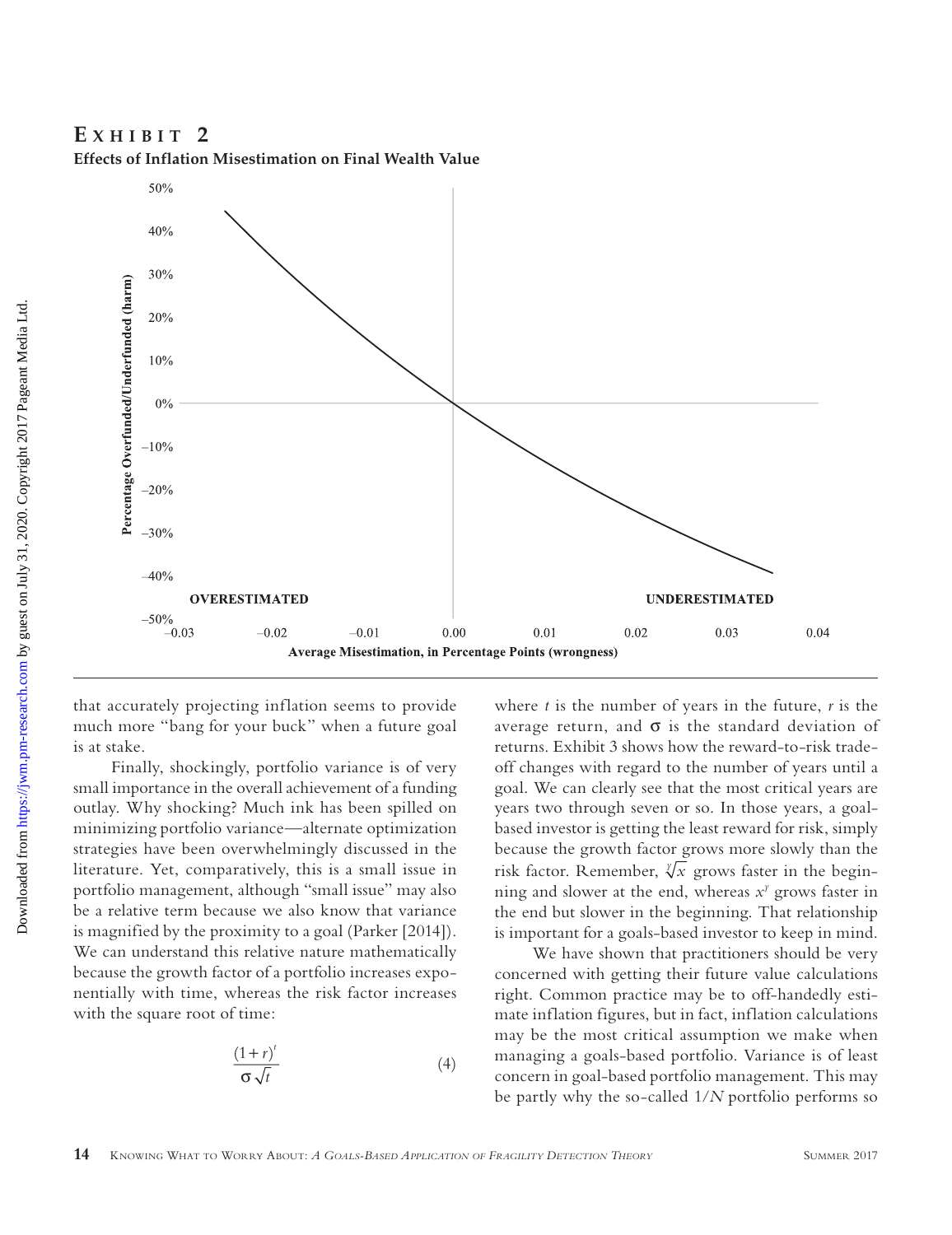**E x h i b i t 3**

**The Time-Varying Nature of the Reward-to-Risk Trade-off**



well in out-of-sample tests when compared to mean– variance optimized portfolios (DeMiguel et al. [2009]).

Of course, practitioners have secondary concerns. We are, after all, judged by a benchmark of some kind. In a risk-adjusted comparison, risk is defined as variance. It is rational, in a capital-agent environment, for the agent to be most concerned with the two factors that go into that calculation: return and variance. We have shown, however, that these attributes are not the most efficient first focus for invested capital.

We should, however, clarify at this point. We are not arguing here that inflation is the only variable of importance to a practitioner. Rather, we want to caution practitioners against using a default or off-handed figure for such a critical variable. It is worth the time and energy of investment teams to get a future value calculation as right as possible—even if that is done at the expense of portfolio variance or return forecasts. Furthermore, as mentioned before, it may be prudent to include a mechanism to correct for natural inflation misestimates in a goal-based portfolio management process, although this has not yet been introduced in the literature.

For practitioners concerned with creating robust goal-oriented portfolios, applying time and energy to the most fragile areas of portfolio management is a good use of resources. In sum, we find that practitioners (and their capital) are most rationally served first by dedicating time and resources to first understanding their current position and mandate for those assets; second by honing the accuracy of their future required values (including accurately calculating inflation estimations); third by accurately calculating their expected returns and funding timeline; and last by accurately estimating their portfolio variance.

## **REFERENCES**

Aparicio, F.M., and J. Estrada. "Empirical Distributions of Stock Returns: European Securities Markets, 1990–95." *European Journal of Finance*, Vol. 7, No. 1 (2001), pp. 1–21.

Behr, A., and U. Potter. "Alternatives to the Normal Model of Stock Returns: Gaussian Mixture, Generalized logF and Generalized Hyperbolic Models." *Annals of Finance*, Vol. 5, No. 1 (2009), pp. 49–68.